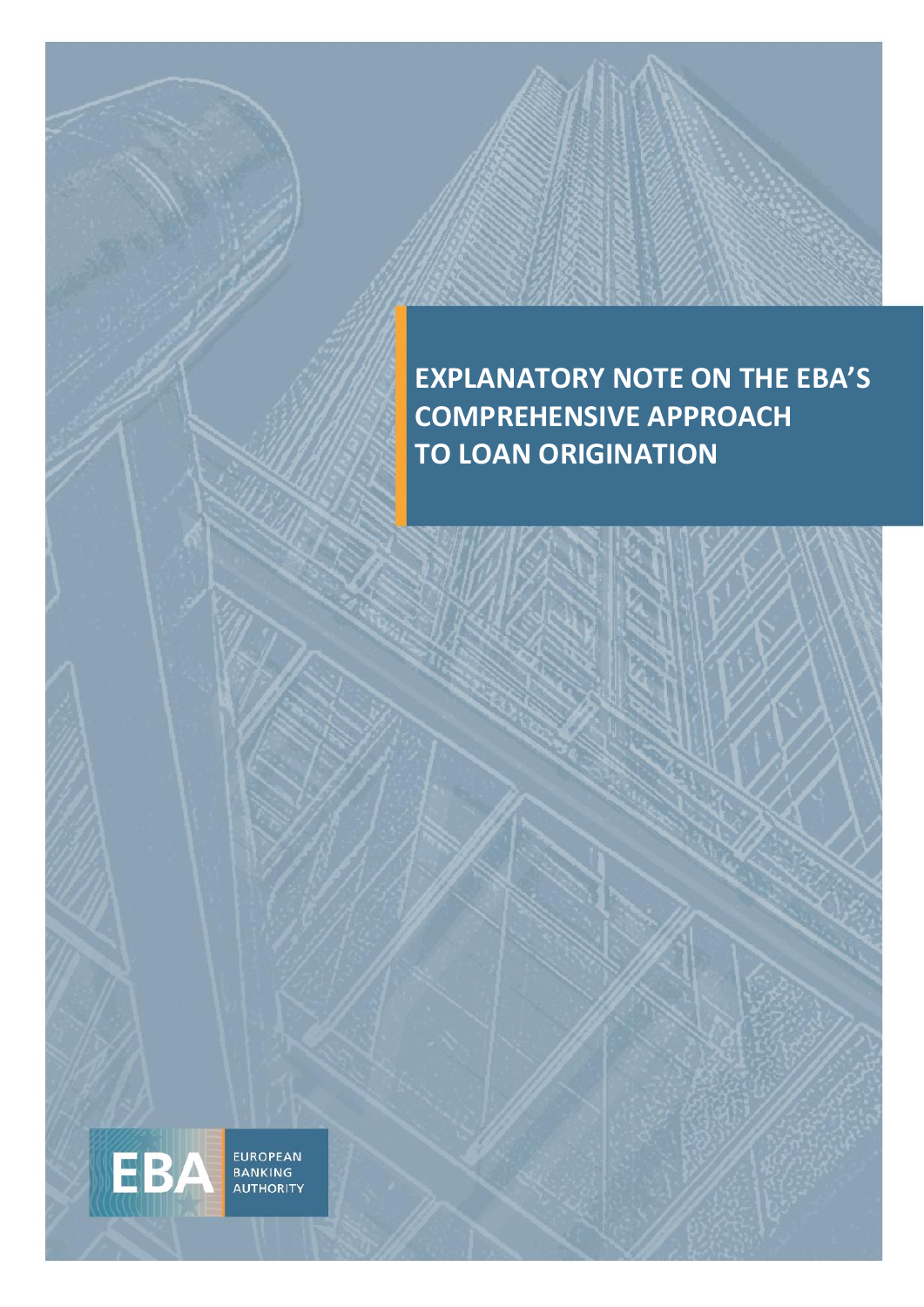

## **Non-performing loans and lending to the real economy**

Banks' ability to lend to the real economy is significantly affected by the quality of their lending portfolios. Non-performing loans (NPLs – loans where the borrowers are not fulfilling their financial commitments to repay in accordance with their contractual agreements) negatively affect banks' ability to generate new lending into the real economy. Banks with high levels of NPLs on their balance sheets need to divert their resources away from profitable services to managing loans that provide no return. To manage their risks, banks also need to put money aside as a safety net to compensate for the losses incurring from NPLs.

Past financial crises have shown that NPLs can reach levels high enough to become a real problem for banks' business activities, financial stability and lending to the real economy (NPLs reached EUR 1.2 trillion in June 2015). The EU has put significant efforts into dealing with this high stock of NPLs, including bank recapitalisations and a comprehensive action plan that involved the EBA providing guidance on managing stocks of NPLs while future-proofing the system to improve the quality of future lending with loan origination guidelines.

## **Why creditworthiness assessment?**

Robust and comprehensive creditworthiness assessment of borrowers applying for new loans or changing the conditions of their existing loans (e.g. borrowing more) is at the heart of the banks' lending standards, and important for both the borrowers themselves and creditors:

- For borrowers, creditworthiness assessment focuses on assessing the source of their ability to repay and helps to understand if they will be able to repay the loan considering all other financial commitments. This is designed to prevent borrowers from taking on loans that they cannot afford and that will be detrimental to their long-term financial well being.
- For creditors, creditworthiness assessment helps to manage credit risk at the point of loan origination and ensure that the individual loans they grant, and the overall credit portfolio, are within their risk appetites and in line with credit and risk policies that contribute to the overall financial stability of the sector.

## **The EBA's comprehensive approach to loan origination**

Creditworthiness assessment is the main element of the European Banking Authority's (EBA's) comprehensive approach to loan origination, bringing together prudential, governance and consumer protection requirements in the *[EBA Guidelines on loan origination and monitoring.](https://eba.europa.eu/regulation-and-policy/credit-risk/guidelines-on-loan-origination-and-monitoring)*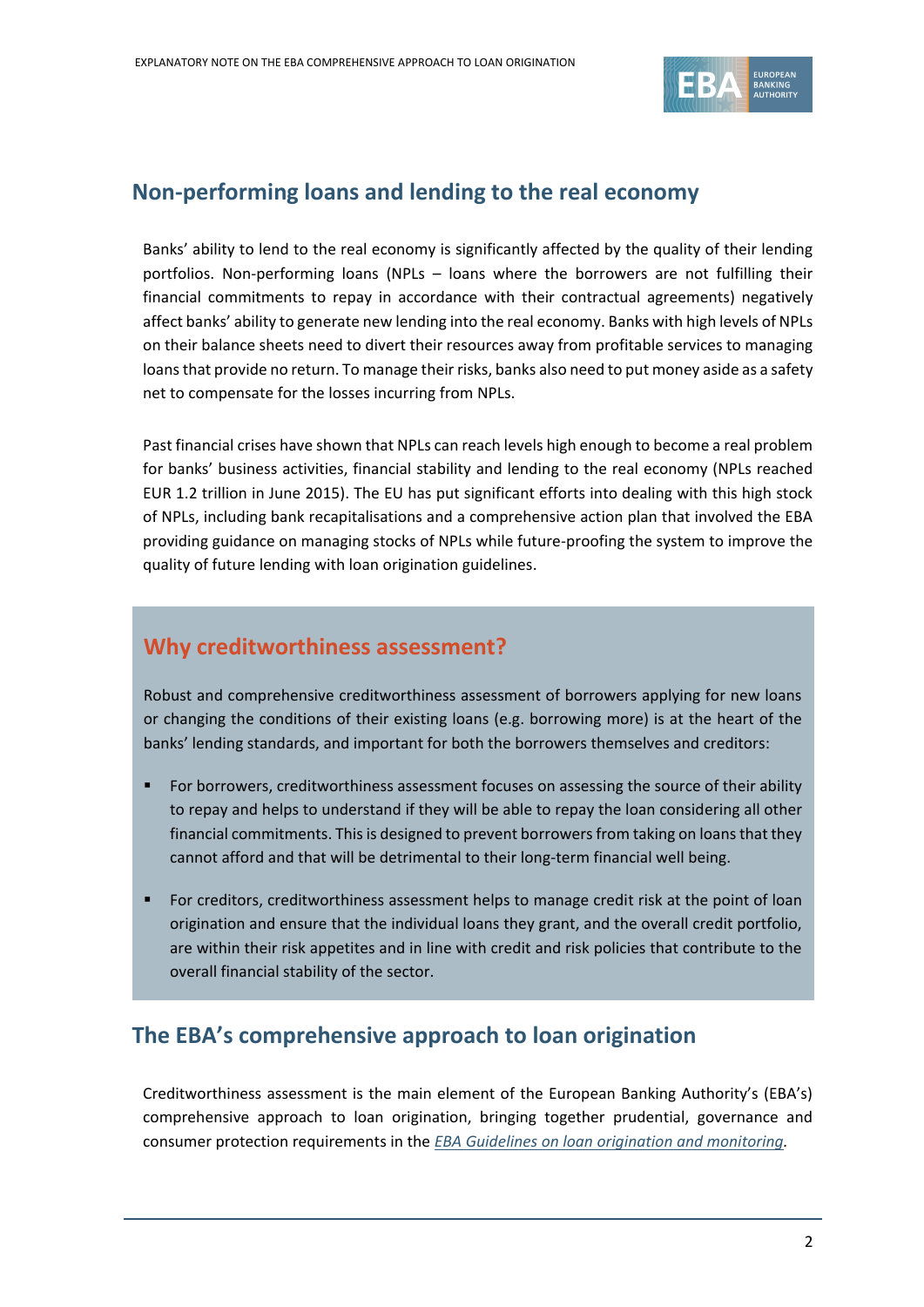



The objective of the guidelines is to improve banks' credit-granting practices and governance arrangements in order to ensure that they have robust and prudent lending standards. This in turn should ensure that newly originated loans are of high credit quality and contribute in the future to lower levels of NPLs. **The guidelines also aim to ensure that the credit-granting practices are aligned with consumer protection rules and respect fair treatment of consumers.**

In order to achieve these objectives, the guidelines specify internal governance arrangements for credit decision-making, credit risk management at the point of credit origination, and monitoring of credit risk, building on the requirements of the *[EBA Guidelines on internal governance](https://eba.europa.eu/regulation-and-policy/internal-governance/guidelines-on-internal-governance-revised-)*. The guidelines clarify the use of automated models in credit decision-making and creditworthiness assessment and set out specific model governance requirements for such models.

At their core, the guidelines set out the requirements for assessing the borrowers' creditworthiness and for handling the information and data needed for such assessments, differentiating between the creditworthiness assessment of consumers, micro and small enterprises, and medium-sized and large enterprises.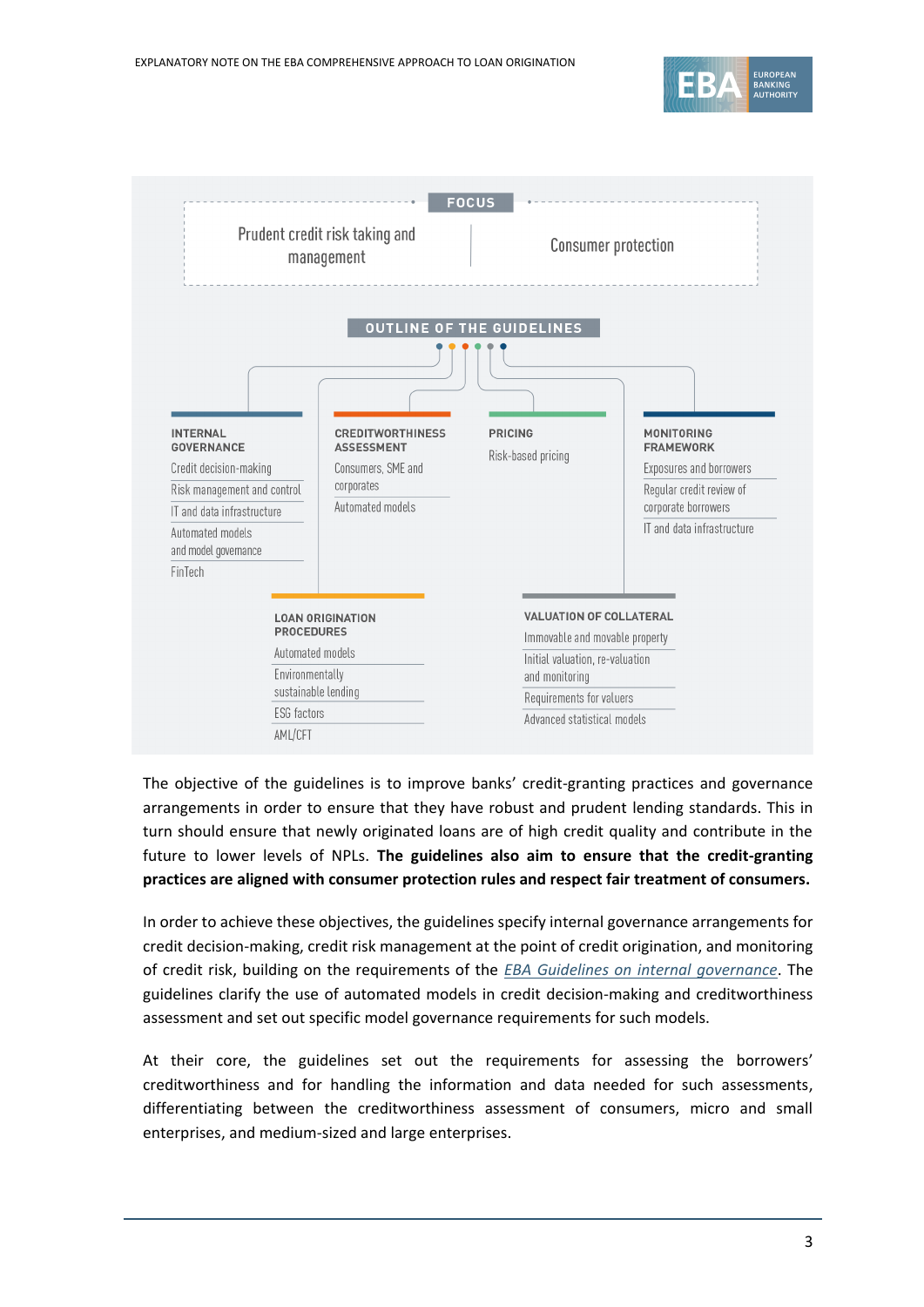

In the guidelines, the EBA also provides guidance on the valuation of collateral at the point of loan origination, as well as for the monitoring and revaluation. In these requirements, the EBA also clarifies the use of advanced statistical models.

The EBA has developed these guidelines building on the existing national experiences, addressing shortcomings in institutions' credit-granting policies and practices highlighted by past experiences. At the same time, these guidelines reflect recent supervisory priorities and policy developments related to credit granting, including environmental, social and governance factors, anti-money laundering and countering terrorist financing, and technology-based innovation.

# **Ensuring manageable and proportionate implementation of the Guidelines**

The publication of the guidelines comes at the unprecedented time of the COVID-19 pandemic and therefore their implementation should reflect the balance between the needs for banks to focus on core operations today and to strengthen future lending. To address these exceptional circumstances, the EBA offers a three-phase implementation of the guidelines allowing additional time for intuitions to deal with any COVID-19-related immediate operational priorities.



The guidelines will apply from **30 June 2021**. However, institutions will benefit from a series of transitional arrangements: (1) the application of the guidelines to the already existing loans and advances that require renegotiation or contractual changes with the borrowers will apply from **30 June 2022** and (2) institutions will be allowed to address possible data gaps and adjust their monitoring frameworks and infrastructure until **30 June 2024**. These transitional arrangements